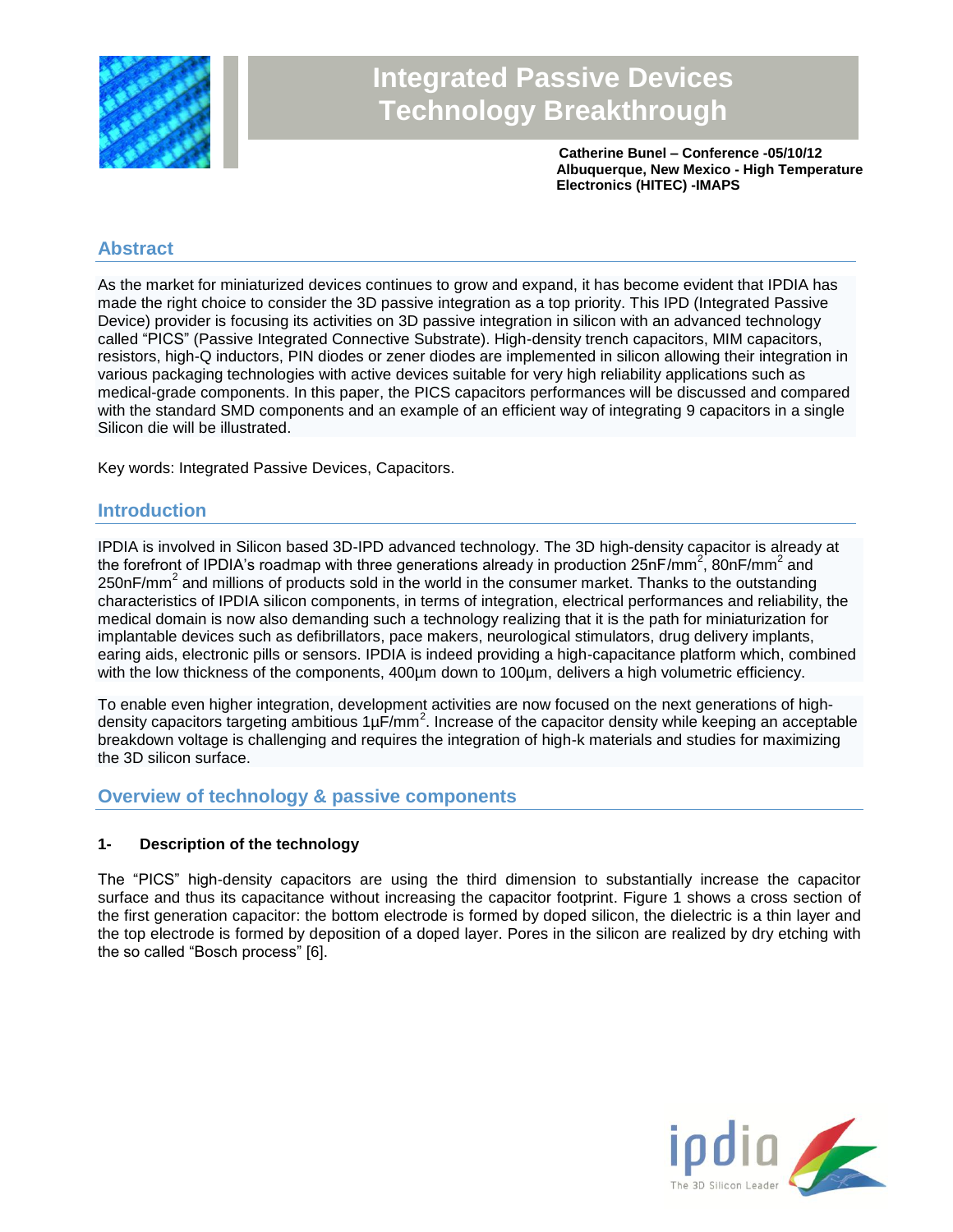According to the well known formula  $C = \frac{-b}{e}$  $C = \frac{{{\mathcal{E}_0} \times {\mathcal{E}_r} \times S}}{{s}}$ , there are several ways to get higher capacitor density:

increase the permittivity  $(\varepsilon_t)$  of the capacitor dielectric, minimize dielectric thickness (e) or increase the surface of the capacitor (S).



*Figure 1: Cross-sectional view of a "PICS" high density trench capacitor*

It is important to notice that the fabrication of these capacitors is requiring only standard process techniques and that the materials used are well known and appreciated for their high reliability.

### **2- Performances and advantages of "PICS" high density capacitors**

This Passive Integrated Connecting Substrate ("PICS") technology exhibits inherent good performances with very high stability (temperature, voltage, ageing), superior reliability and very low parasitic elements (ESR, ESL). It is an excellent alternative to discrete component (MLCC and tantalum capacitors) as it exhibits better performances in a much smaller volume.

The temperature performance exceeds MLCC and tantalum capacitors as "PICS" capacitors are very stable over the -50°C / +200°C temperature range (<0.002%) (Figure 2). The capacitance value is also very stable whatever the DC voltage variation applied on the electrodes as depicted in figure 3 (<0.1%/V). There is no trade off needed between the density and the stability: "PICS" technology is offering both unlike MLCC and tantalum components.



*Figure 2: Temperature performances comparison with various types of MLCC*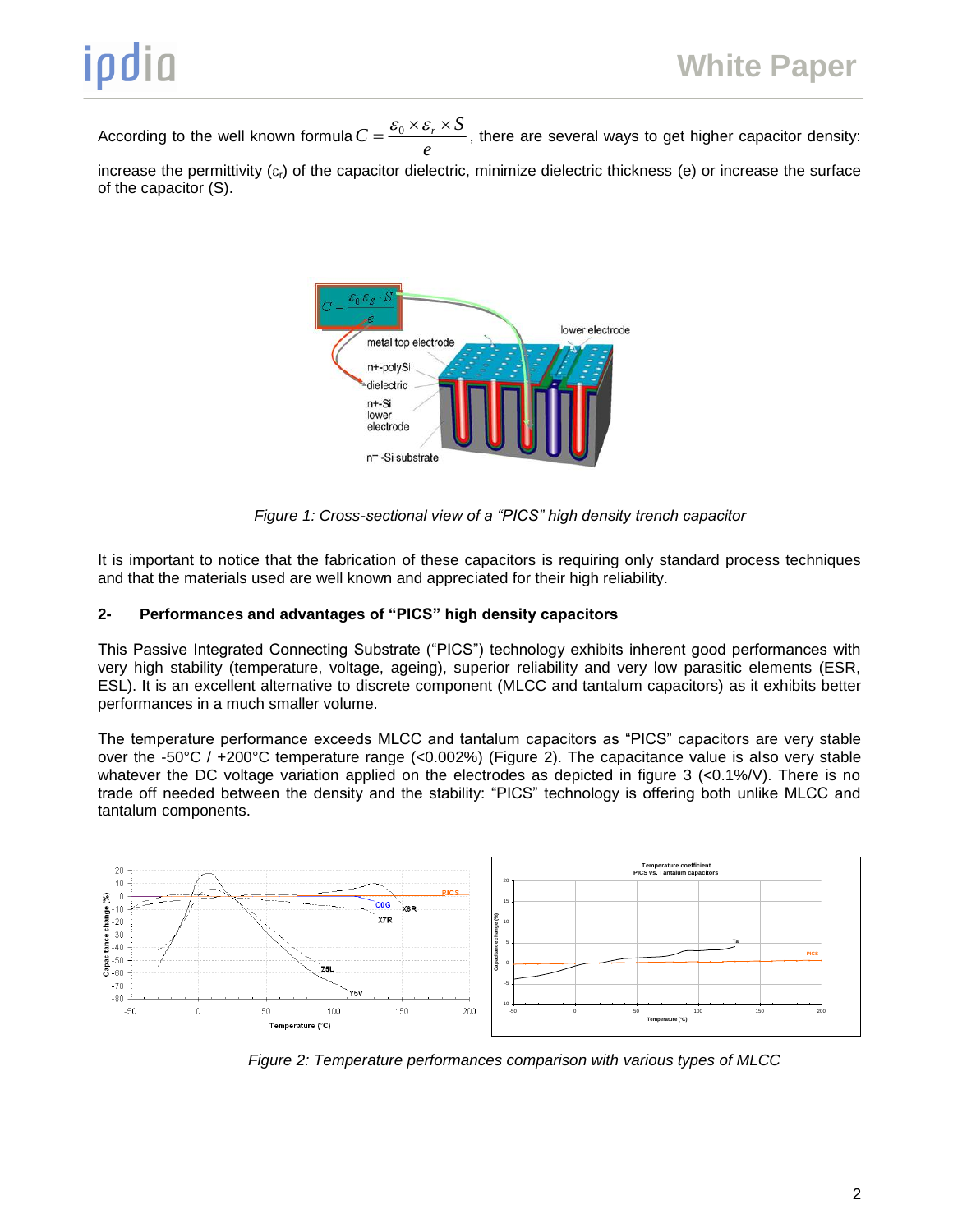

*Figure 3: Voltage stability performances comparisons with various types of MLCC*

Leakage current is also a key differentiator as typical value is <30nA/µF whatever the temperature and the operating voltage conditions. A leakage current variation inferior to 12pA/°C is measured (Figure 4).



*Figure 4: Leakage current vs. temperature*

Because of their 3D structures, the silicon capacitors offer drastic improvement in terms of parasitics compared to commonly used capacitors. Both ESR and ESL are lower than its discrete competitors for the same capacitance value:  $ESR < 40m\Omega$  and  $ESL < 250pH$  (Figure 5). These characteristics have a direct impact on the application performances such as higher Q-factor (>400) and self resonance frequency.



*Figure 5: COG and PICS ESL versus capacitance*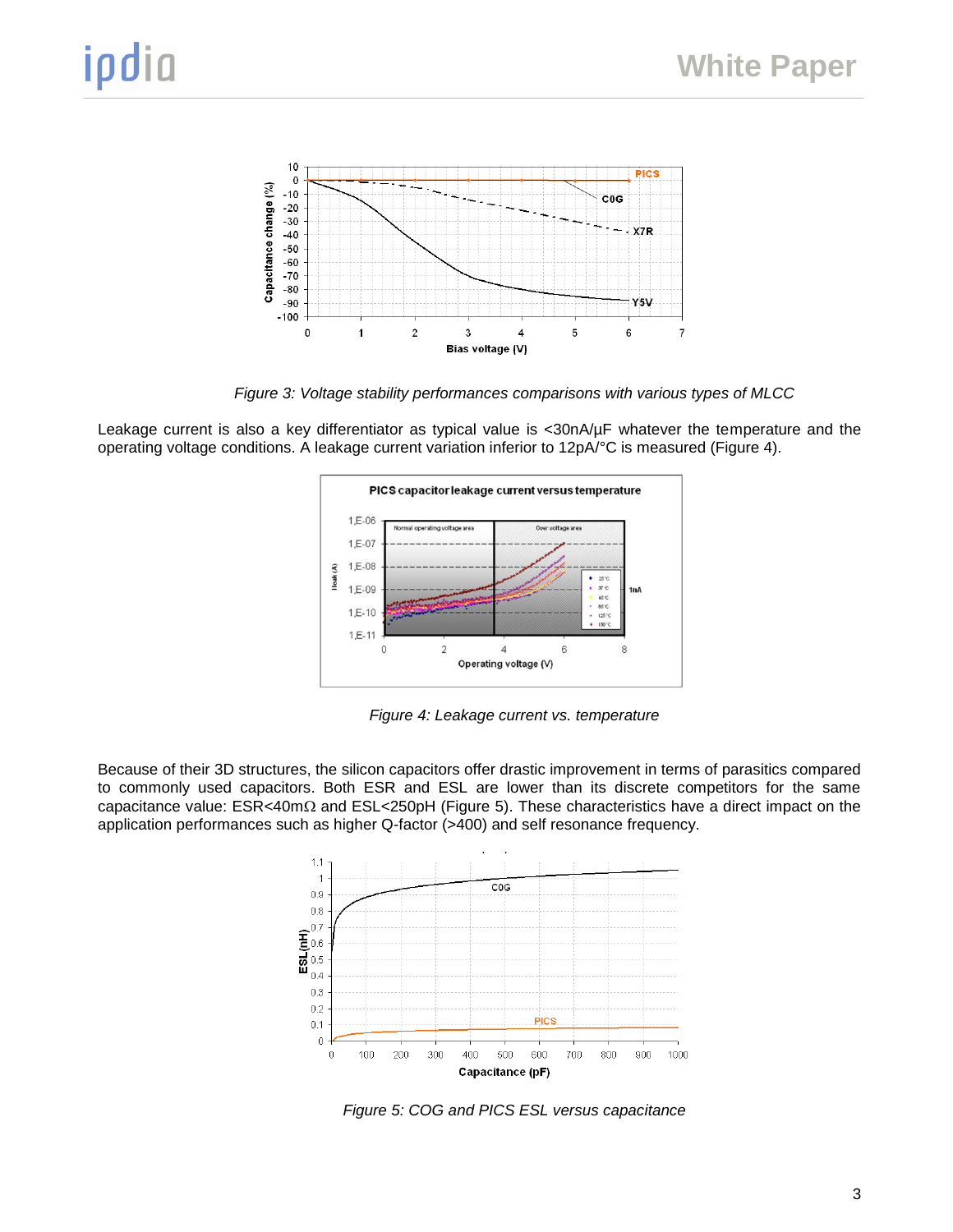One of the applications for these 3D silicon capacitors is power supplies decoupling. To illustrate this, the curves in figure 6 represent the comparison in terms of insertion loss between a 100nF X7R MLCC capacitor and a 100nF "PICS" capacitor. Thanks to ultra low ESL performances, frequency rejections can be improved by 15dB.



*Figure 6: X7R and PICS capacitor insertion loss (100nF)*

The tables figure 7 depict a summary of the reliability performances of PICS Capacitors compared to the X7R capacitor at 3 different application scenarios: operating voltage and 50% of the operating voltage, at 37°C and 85°C.

| Capacitor         |                  | Fľ.                  | FIT                  |
|-------------------|------------------|----------------------|----------------------|
|                   | V operating 37°C | 50% V operating 37°C | 50% V operating 85°C |
| X7R<br>0402 100nF | $.31E - 01$      | 9.44E-03             | $2.14E + 00$         |
| PICS 0402 33nF    | .25E-02          | 2.44E-04             | 4.74E-04             |

#### *Figure 7: X7R, PICS FIT*

Reliability engineers commonly use FIT rates to estimate reliability .FIT rates are expressed in failures per billion piece hours. Using estimated FIT rates, we can make reliability predictions at the parts-per-billion and parts-per-million levels into future years of device service given application use conditions. PICS is providing a Failure In Time (FIT) ten times better than standard SMD @ 37 °C and 10000 times better @ 85°C. This performance demonstrates the robust reliability of the Silicon component.

| Capacitor      | MTTF years       | MTTF Years           | MTTF years           |
|----------------|------------------|----------------------|----------------------|
|                | V operating 37°C | 50% V operating 37°C | 50% V operating 85°C |
| X7R 0402 100nF | $4.40E + 04$     | $6.20E + 05$         | $2.50E + 03$         |
| PICS 0402 33nF | 4.16E+06         | $6.99E + 07$         | $2.10E + 07$         |

The projected median time-to-failure is well in excess of 4 000 000 years for medical devices using the Pics capacitors at the operating voltage and 37°C.

#### **3- Application**

There are many applications where the PICS technology added value is recognized as a breakthrough. Among them, the Silicon Capacitor array which is used as a replacement solution of the ceramic-based cap array combining high volume reduction and higher performances. An example is described below: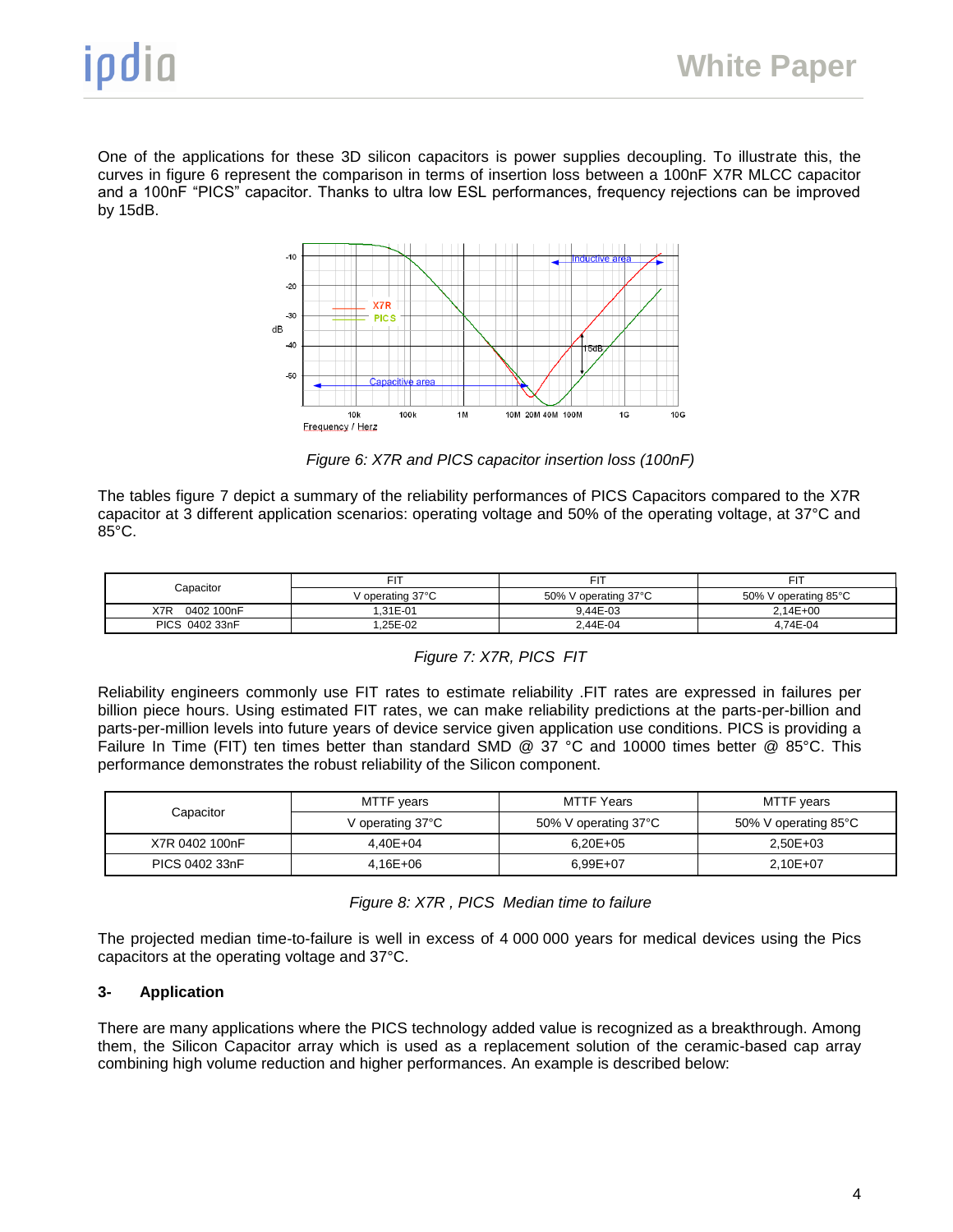

*Figure 9: Current Ceramic Capacitor array*

With its 3 generations of PICS, IPDIA's technology is offering the path to miniaturization:

The Silicon capacitor array is using the same PCB layout, it is pin to pin compatible with increase reliability, expanded life time and higher stability.



size: 8.8mm² and 250µm thickness

*Figure 10: The Silicon Capacitor array with PICS1*





size**:** 0.72mm² and 130 µm thickness

size: 2.52mm² and 250µm thickness

*Figure 11: The Silicon Capacitor array with PICS2 Figure 12: The Silicon Capacitor array with PICS3*